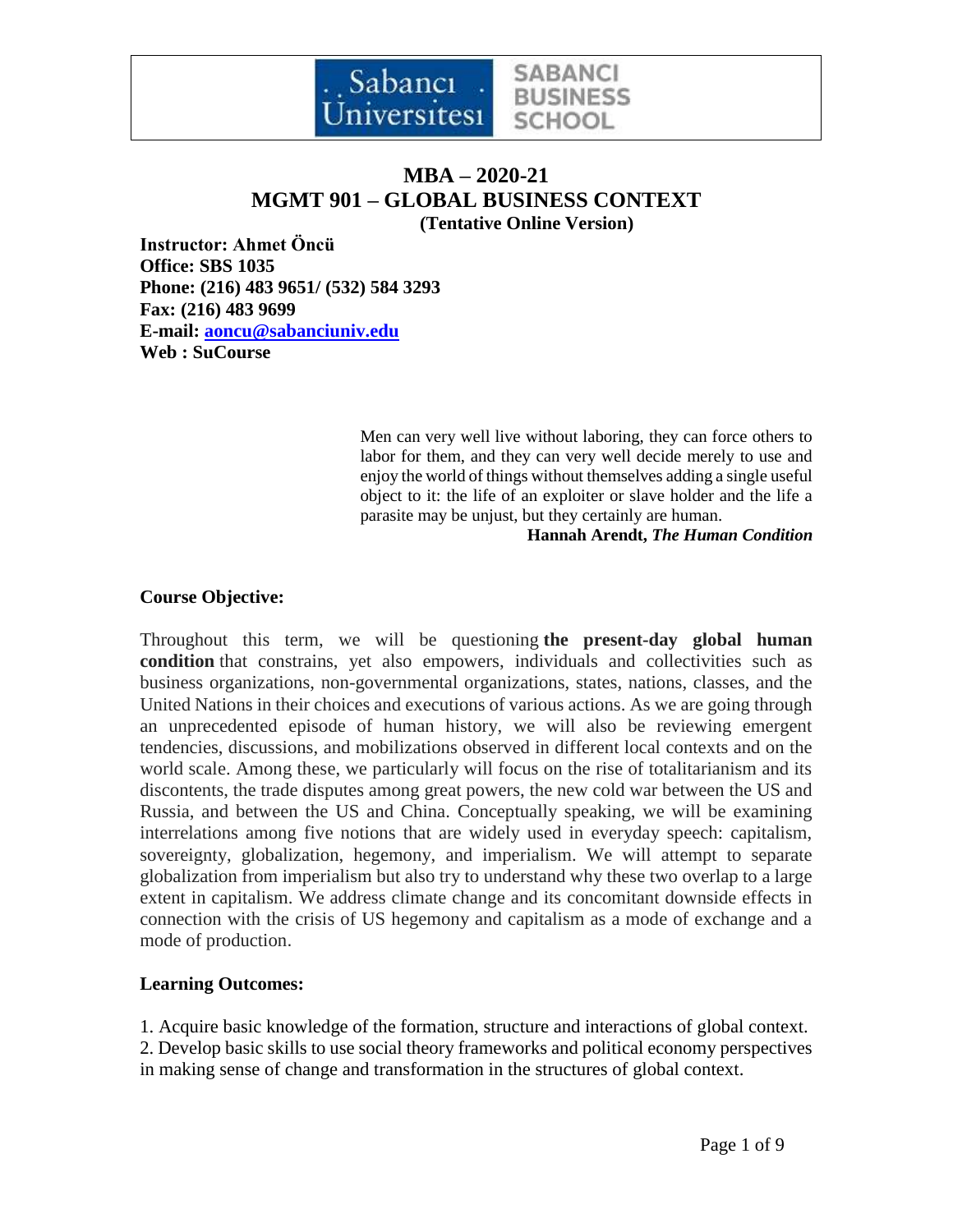3. Gain an understanding of connections between business corporations (capital) and states and how the interaction between these two plays a decisive role in the making of local, national and global structures and relations.

4**.** Obtain basic comprehension of the role of money in international relations and recent regional and global financial turbulences and transformations in the international financial system as turning points in the structures of global context.

5. Understand the nature of current economic and political relations on the world scale in terms of economic flows in the world economy and their implications for hegemony in the world system.

Upon successful completion of the course:

1. You should have a sense of the contours of how economic policies affect individual, social, political, economic and social structures in the global economy, resulting in **the present-day global human condition.**

2. You should also have some sense of the dynamics of long term change within different regions of the world and the ways in which variations in these dynamics affect strategies and actions of business corporations, nation states and international official and nongovernmental organizations, social mobilizations and individuals.

3. Most importantly, you should also gain a sense of the ways in which global (macro) structures constrain the possibilities of economic and political action at the local level and the opportunities for new choices that remain despite these constrains.

## **Course Material:**

## **Required Texts:**

Arendt, H. 1958. *The Human Condition*. Introduction by Margaret Canovan – 2<sup>nd</sup> edition (1998). London: The University of Chicago Press.

Karatani, K. 2014. *The Structure of the World History: From Modes of Production to Modes of Exchange.* Durham, London: Duke University Press.

Karatani, K. 2018. Neoliberalism as a Historical Stage *Global Discourse* DOI: 10.1080/23269995.2018.1464614

#### **Recommended Texts:**

Arrighi, G. 2007. *Adam Smith in Beijing: Lineages of Twenty-First Century*. London, New York: Verso

Karatani, K. 2017. *Isonomia and the Origins of Philosophy.* Durham, London: Duke University.

Wallerstein, I. 2011. Modern World System II: *Mercantilism and the Consolidation of the European World-Economy 1600—1750,* Berkeley, Los Angeles and London: The University of Chicago Press.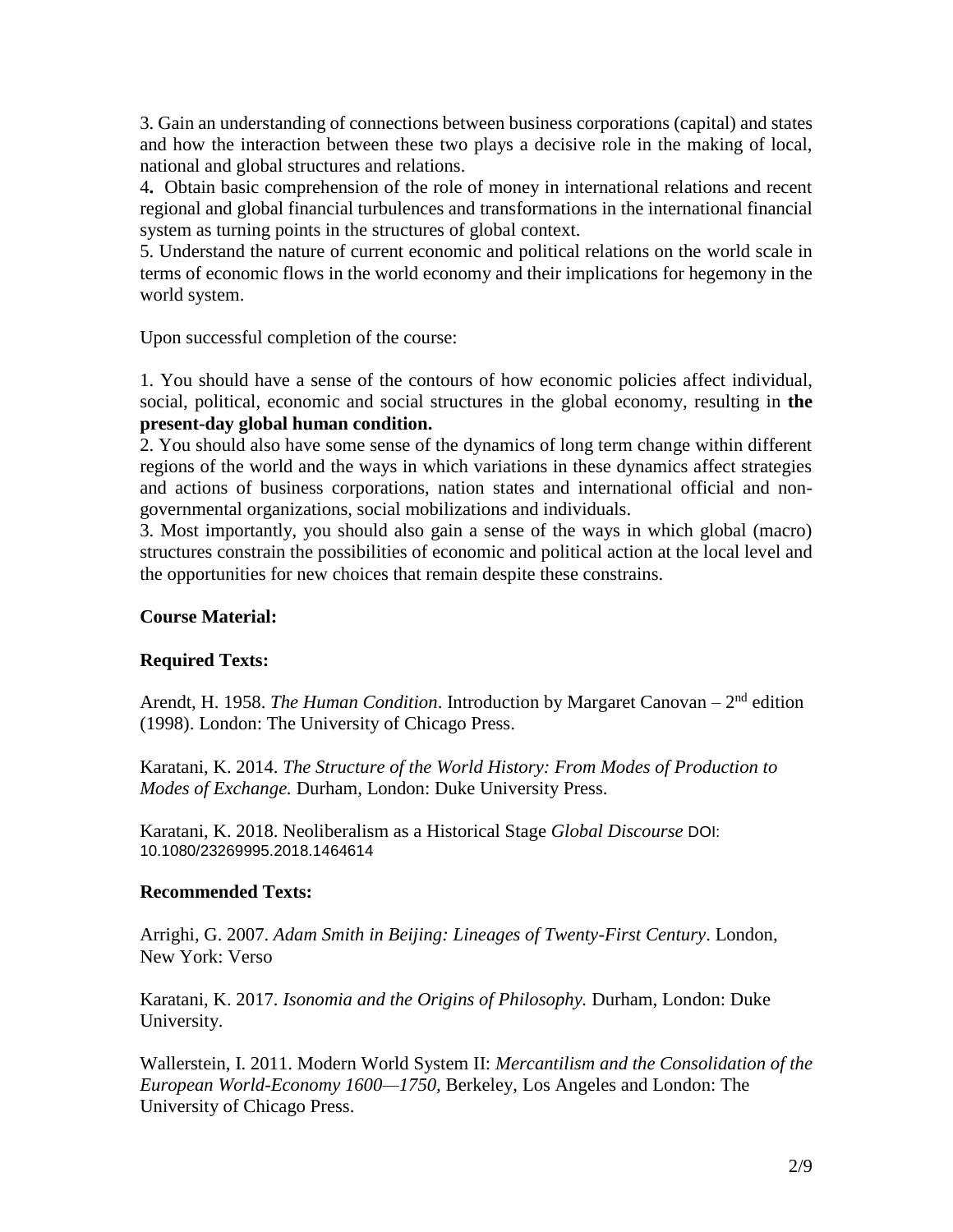Wallerstein. I. 1991. Braudel on Capitalism: Everything Upside *Down Journal of Modern History*, 63:354-361.

### **Readings and Course Web:**

Readings will be sent via email. Unless mentioned otherwise, you will not be responsible for suggested readings in partial fulfillment of the requirements of this course. Yet, if they are recommended and made available that means that they are important sources of information and knowledge for boosting your performance in your assignments.

### **Instructional Design:**

This is an online class delivered via SUCourse+ and Zoom. Online teaching depends on students' eagerness and active participation in the conduct of the course. Students are requested to attend all meetings unless they have an essential and valid excuse to be absent. They also are strongly urged to do their homework before each class.

Assignments include reading the required materials and writing and submitting a onepage long reflection paper on the assigned documentary.

The class will meet every other two weeks on Zoom. In between the meetings, students will do the required readings and watch a documentary. As part of their assignment, they first will write a question on a topic in the documentary which they think calls for a further examination, then reflect on their own question in a one-page long note.

In total, the class will have seven Zoom meetings (lectures) and seven documentaries, and hence seven reflection questions and notes.

#### **Grading**:

| <b>Reflection Notes</b> | 70% |
|-------------------------|-----|
| <b>Final Exam</b>       | 30% |

#### **Requirements:**

- 1) **Reflection Notes**: There will be seven documentaries, and hence seven reflection notes. Each note is worth 10% of the overall grade.
- **2) Final Exam**: Final exam is a take-home assignment. Students will review an academic book of their choice. The book review will be approximately 1300 words. To learn about how to write a good academic book review, read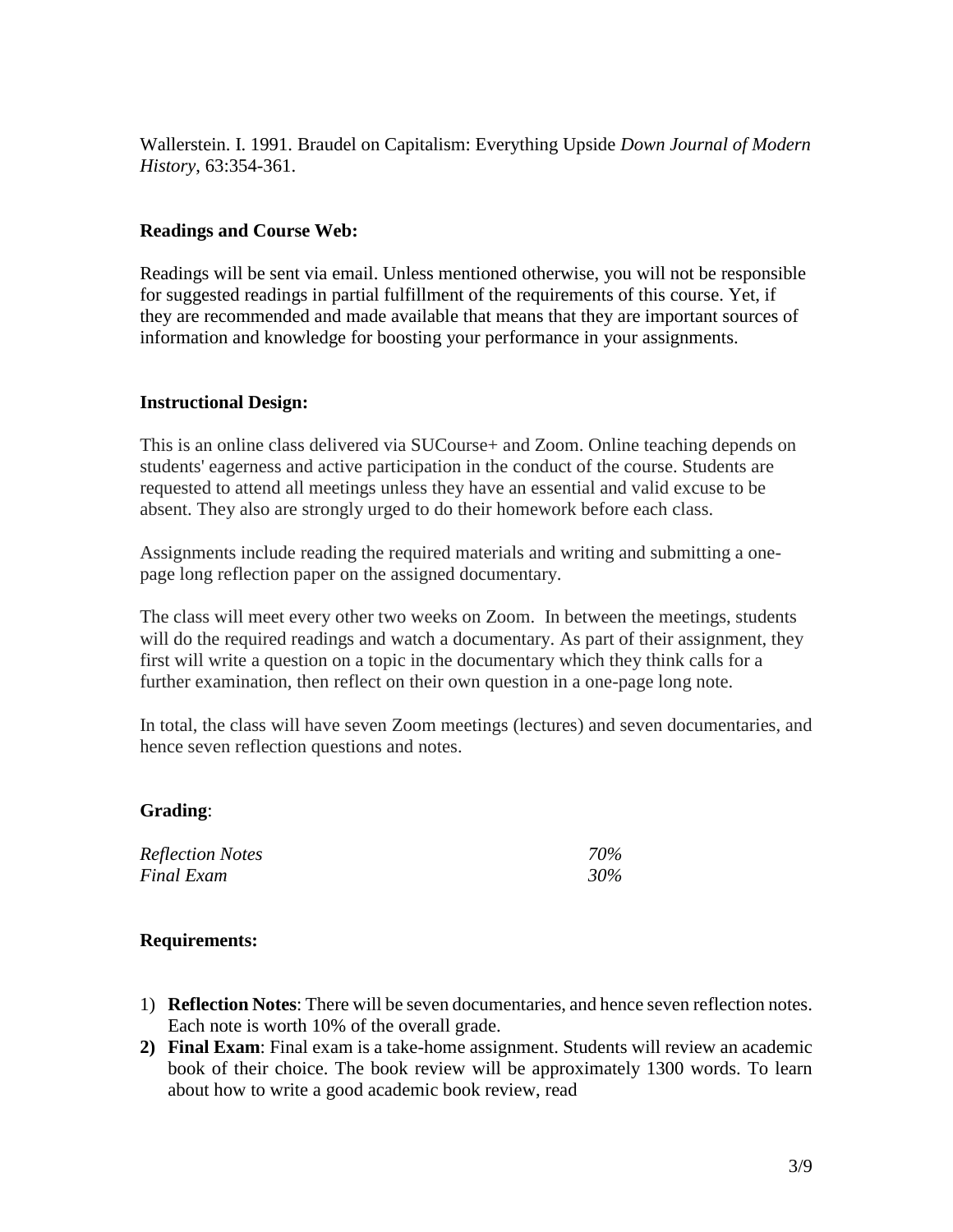[https://www.insidehighered.com/advice/2015/03/27/essay-writing-academic-book](https://www.insidehighered.com/advice/2015/03/27/essay-writing-academic-book-reviews)[reviews.](https://www.insidehighered.com/advice/2015/03/27/essay-writing-academic-book-reviews)

#### **Academic Honesty:**

Learning is enhanced through cooperation and as such you are encouraged to work in groups, ask for and give help freely in all appropriate settings. At the same time, as a matter of personal integrity, you should only represent your own work as yours. Any work that is submitted to be evaluated in this class should be an original piece of writing, presenting your ideas in your own words. Everything you borrow from books, articles, or web sites (including those in the syllabus) should be properly cited. Although you are encouraged to discuss your ideas with others (including your friends in the class), it is important that you do not share your writing (slides, MS Excel files, reports, etc.) with anyone. Using ideas, text and other intellectual property developed by someone else while claiming it is your original work is *plagiarism*. Copying from others or providing answers or information, written or oral, to others is *cheating*. Unauthorized help from another person or having someone else write one's paper or assignment is *collusion*. Cheating, plagiarism and collusion are serious offenses that could result in an F grade and disciplinary action. Please pay utmost attention to avoid such accusations.

## **Tentative Course Schedule**

## **Week 1 February 25-26 (No Zoom meeting)**

**\_\_\_\_\_\_\_\_\_\_\_\_\_\_\_\_\_\_\_\_\_\_\_\_\_\_\_\_\_\_\_\_\_\_\_\_\_\_\_\_\_\_\_\_\_\_\_\_\_\_\_\_\_\_\_\_\_\_\_\_\_\_\_\_\_\_\_\_\_**

## **The Rise of Constitutional Monarchy**

#### **Watch:**

*The Glorious Revolution,* written and presented by David Starkey, produced and directed by James Burge (approx. 48mins). <https://www.youtube.com/watch?v=mypTm0VRF4g>

#### **Suggested readings:**

<https://www.britannica.com/event/Glorious-Revolution>

**\_\_\_\_\_\_\_\_\_\_\_\_\_\_\_\_\_\_\_\_\_\_\_\_\_\_\_\_\_\_\_\_\_\_\_\_\_\_\_\_\_\_\_\_\_\_\_\_\_\_\_\_\_\_\_\_\_\_\_\_\_\_\_\_\_\_\_\_\_**

[http://www.bbc.co.uk/history/british/civil\\_war\\_revolution/glorious](http://www.bbc.co.uk/history/british/civil_war_revolution/glorious_revolution_01.shtml) [\\_revolution\\_01.shtml](http://www.bbc.co.uk/history/british/civil_war_revolution/glorious_revolution_01.shtml)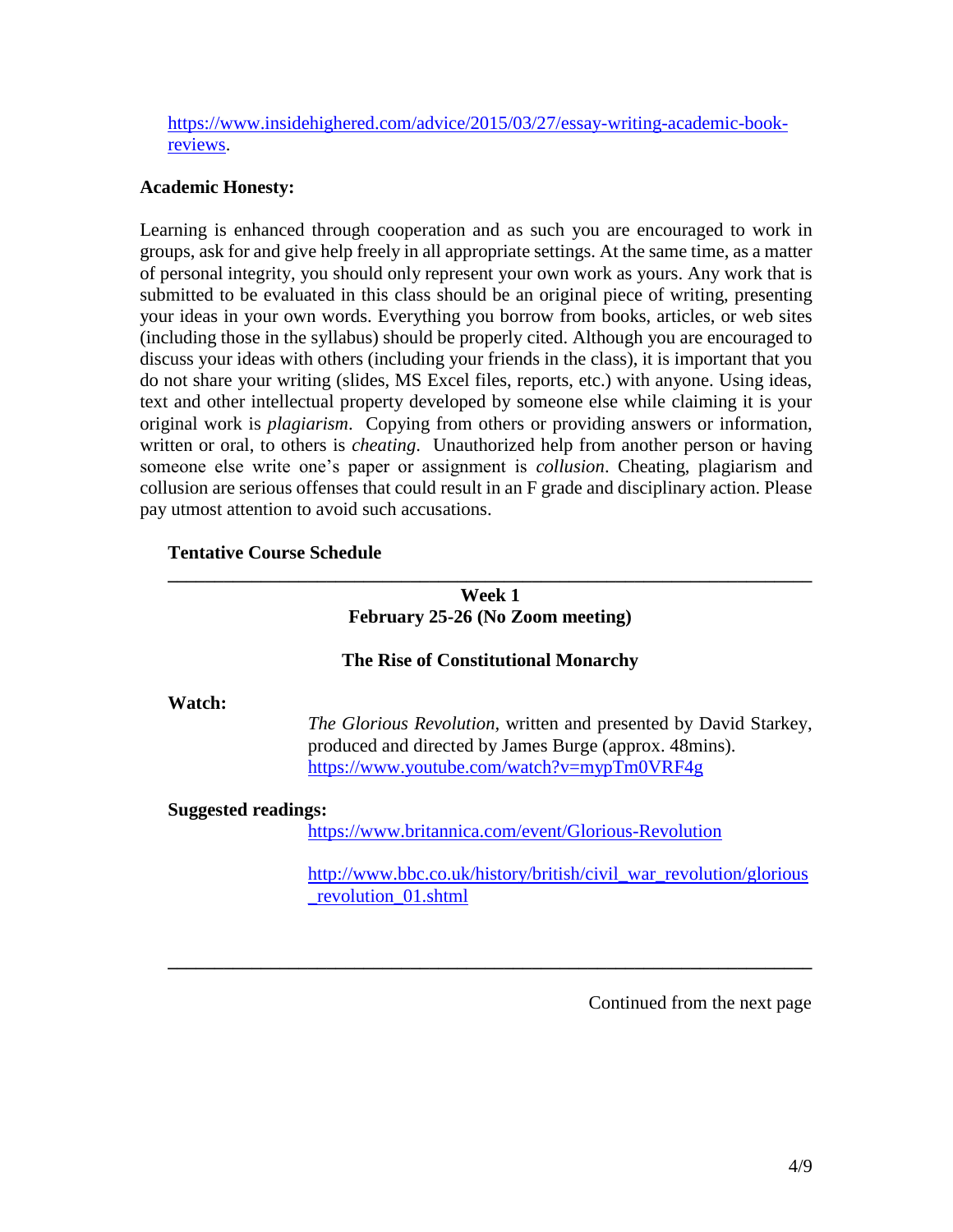### **Week 2 March 4-5 (Zoom meeting only on Thursday)**

**\_\_\_\_\_\_\_\_\_\_\_\_\_\_\_\_\_\_\_\_\_\_\_\_\_\_\_\_\_\_\_\_\_\_\_\_\_\_\_\_\_\_\_\_\_\_\_\_\_\_\_\_\_\_\_\_\_\_\_\_\_\_\_\_\_\_\_\_\_**

## **The Modern State and Nation**

## **Required readings:**

Karatani (2018), pp. 1-4. Karatani (2014) - Chapter 7, pp.165-175; Chapter 9, pp.209-212

Total pages to read: 18

## **Assignments:**

 Do the required readings shown above. Submit your first reflection note before the class meeting on March 4, Thursday (10 %). \_\_\_\_\_\_\_\_\_\_\_\_\_\_\_\_\_\_\_\_\_\_\_\_\_\_\_\_\_\_\_\_\_\_\_\_\_\_\_\_\_\_\_\_\_\_\_\_\_\_\_\_\_\_\_\_\_\_\_\_\_\_\_\_\_\_\_\_\_

## **Week 3 March 11-12 (Zoom meeting only on Thursday)**

### **Democratic Revolutions**

\_\_\_\_\_\_\_\_\_\_\_\_\_\_\_\_\_\_\_\_\_\_\_\_\_\_\_\_\_\_\_\_\_\_\_\_\_\_\_\_\_\_\_\_\_\_\_\_\_\_\_\_\_\_\_\_\_\_\_\_\_\_\_\_\_\_\_\_\_\_\_

### **Watch:**

*French Revolution,* directed by Hugues Nancy, written by Adila Bennedjai-zou, produced by Patricia Boutinard Rouelle (approx. 1hr 40mins). <https://www.youtube.com/watch?v=3h3LZmErlUs>

## **Suggested readings:**

Palmer, R. R., 2014. *The Age of the Democratic Revolution*. Princeton: Princeton University Press. (Read: Chapter 1, pp. 5-21). [http://library.lol/main/B2950088EA075C9E48B1FCFC5C6DC1B](http://library.lol/main/B2950088EA075C9E48B1FCFC5C6DC1B0) [0](http://library.lol/main/B2950088EA075C9E48B1FCFC5C6DC1B0)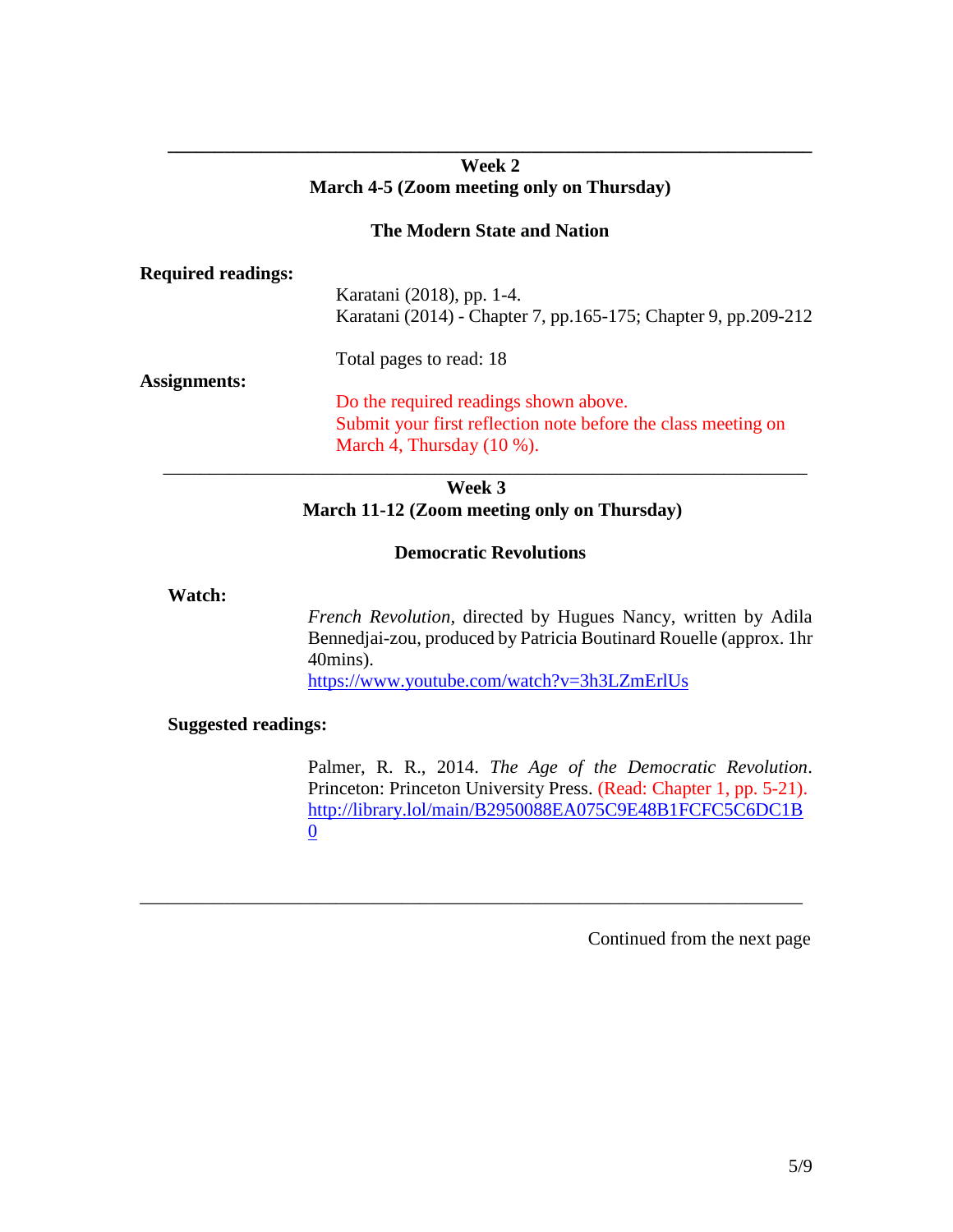## **Week 4 March 18-19 (Zoom Meeting both on Thursday and Friday)**

\_\_\_\_\_\_\_\_\_\_\_\_\_\_\_\_\_\_\_\_\_\_\_\_\_\_\_\_\_\_\_\_\_\_\_\_\_\_\_\_\_\_\_\_\_\_\_\_\_\_\_\_\_\_\_\_\_\_\_\_\_\_\_\_\_\_\_\_\_\_\_\_

#### **Revolutions, Nation, Nation-State, and Imperialism**

#### **Required readings:**

Karatani (2018), pp. 7-9 Karatani (2014) - Chapter 7, pp.175-181; Chapter 9, pp. 212-227

Total pages to read: 27

#### **Assignments:**

Do the required readings shown above. Submit your second reflection note before the class meeting on March 18, Thursday (10 %).

**Week 5 March 25-26 (Zoom meeting on Thursday)**

\_\_\_\_\_\_\_\_\_\_\_\_\_\_\_\_\_\_\_\_\_\_\_\_\_\_\_\_\_\_\_\_\_\_\_\_\_\_\_\_\_\_\_\_\_\_\_\_\_\_\_\_\_\_\_\_\_\_\_\_\_\_\_\_\_\_\_\_\_

### **Empire: Irrigation Type**

#### **Watch:**

Engineering an Empire: China <https://www.dailymotion.com/video/x16c09b>

\_\_\_\_\_\_\_\_\_\_\_\_\_\_\_\_\_\_\_\_\_\_\_\_\_\_\_\_\_\_\_\_\_\_\_\_\_\_\_\_\_\_\_\_\_\_\_\_\_\_\_\_\_\_\_\_\_\_\_\_\_\_\_\_\_\_\_\_\_\_\_\_

#### **Suggested readings:**

Lewis, M. E. 2009*. China's Cosmopolitan Empire: The Tang Dynasty.* Cambridge, Massachusetts: The Belknap Press of Harvard University Press. (Read: Introduction and Chapter 5: The Rural Society). <http://library.lol/main/8CE0D8EE14F50A50F2A1F94F2C9EB8E9>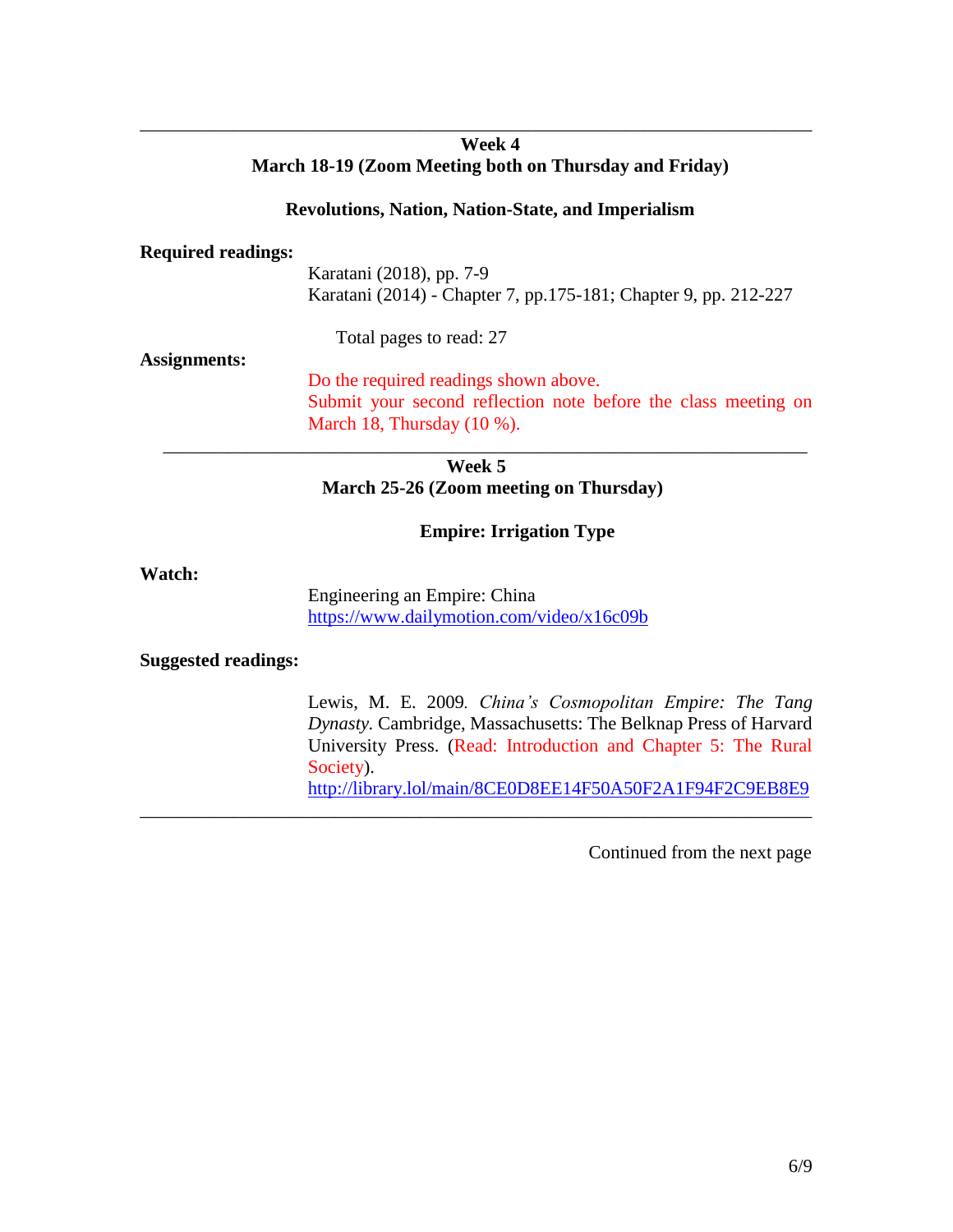## **Week 6 April 1-2 (Zoom Meeting both on Thursday and Friday)**

**\_\_\_\_\_\_\_\_\_\_\_\_\_\_\_\_\_\_\_\_\_\_\_\_\_\_\_\_\_\_\_\_\_\_\_\_\_\_\_\_\_\_\_\_\_\_\_\_\_\_\_\_\_\_\_\_\_\_\_\_\_\_\_\_\_\_\_\_\_**

## **World System Type I: World-Empire – Part I**

| <b>Required readings:</b> |                                                                                                                                        |  |
|---------------------------|----------------------------------------------------------------------------------------------------------------------------------------|--|
|                           | Karatani (2014) - Chapter 3, pp. 63-80                                                                                                 |  |
|                           | Total pages to read: 20                                                                                                                |  |
| <b>Assignments:</b>       | Do the required readings shown above.<br>Submit your third reflection note before the class meeting on<br>April 1, Thursday $(10\%)$ . |  |
|                           | <b>Week 7</b>                                                                                                                          |  |
|                           | April 8-9 (Zoom meeting on Thursday)                                                                                                   |  |
|                           | <b>Empire: Merchant Type</b>                                                                                                           |  |
| Watch:                    |                                                                                                                                        |  |
|                           | Süleyman the Magnificent (the Ottoman Empire)<br>https://www.youtube.com/watch?v=1uTGy_meBFg                                           |  |

\_\_\_\_\_\_\_\_\_\_\_\_\_\_\_\_\_\_\_\_\_\_\_\_\_\_\_\_\_\_\_\_\_\_\_\_\_\_\_\_\_\_\_\_\_\_\_\_\_\_\_\_\_\_\_\_\_\_\_\_\_\_\_\_\_\_\_\_\_\_\_\_

**Suggested readings:** 

İnalcık, H. 1967. "Capital Formation in the Ottoman Empire". *Journal of Economic History*. Vol. XXIX. (Read: pp. 97-119). [http://library.lol/main/C11105B4AE361A77B46BC202815](http://library.lol/main/C11105B4AE361A77B46BC202815EE152) **[EE152](http://library.lol/main/C11105B4AE361A77B46BC202815EE152)**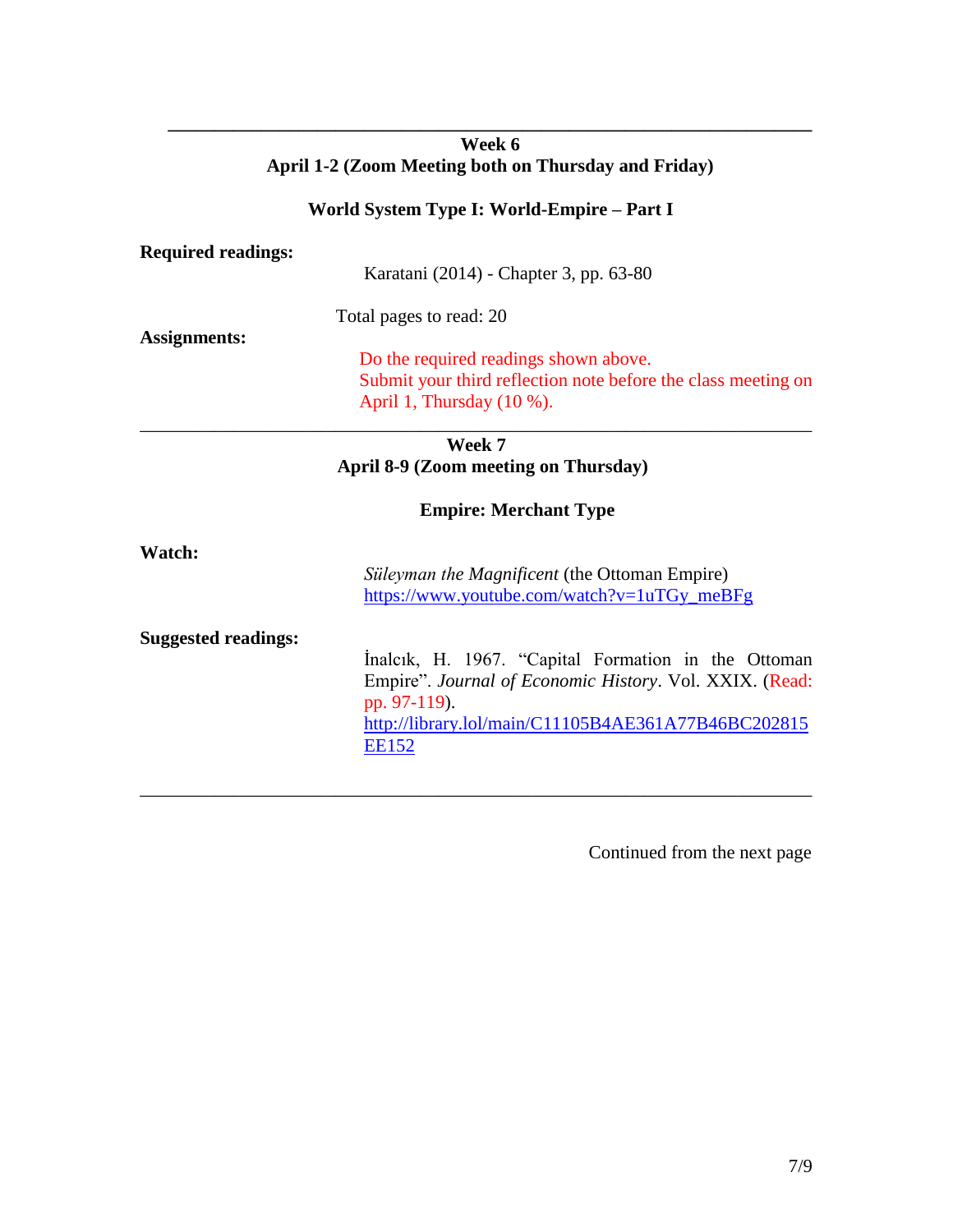# **Week 8 April 15-16 (Zoom Meeting both on Thursday and Friday)**

**\_\_\_\_\_\_\_\_\_\_\_\_\_\_\_\_\_\_\_\_\_\_\_\_\_\_\_\_\_\_\_\_\_\_\_\_\_\_\_\_\_\_\_\_\_\_\_\_\_\_\_\_\_\_\_\_\_\_\_\_\_\_\_\_\_\_\_\_**

## **World System Type I: World Empire – Part II**

| <b>Required readings:</b>  |                                                                                                                                          |
|----------------------------|------------------------------------------------------------------------------------------------------------------------------------------|
|                            | Karatani (2014) - Chapter 5, pp.104 -126                                                                                                 |
| <b>Assignments:</b>        | Total pages to read: 23                                                                                                                  |
|                            | Do the required readings shown above.<br>Submit your fourth reflection note before the class meeting<br>on April 15, Thursday $(10\%)$ . |
|                            | April 22 (Zoom meeting on Thursday)                                                                                                      |
|                            | <b>Empire: Maritime Type</b>                                                                                                             |
| Watch:                     | Engineering an Empire: Greece<br>https://www.dailymotion.com/video/x5xh1d0                                                               |
| <b>Suggested readings:</b> | Finley, M.I. 1981. Economy and Society in Ancient Greece. London:                                                                        |

**\_\_\_\_\_\_\_\_\_\_\_\_\_\_\_\_\_\_\_\_\_\_\_\_\_\_\_\_\_\_\_\_\_\_\_\_\_\_\_\_\_\_\_\_\_\_\_\_\_\_\_\_\_\_\_\_\_\_\_\_\_\_\_\_\_\_\_\_\_\_\_\_**

Chatto and Windus. (Read Chapter 3, pp. 41-61). <http://library.lol/main/9CB4F9D9B94C2896EA15272A219CB53C>